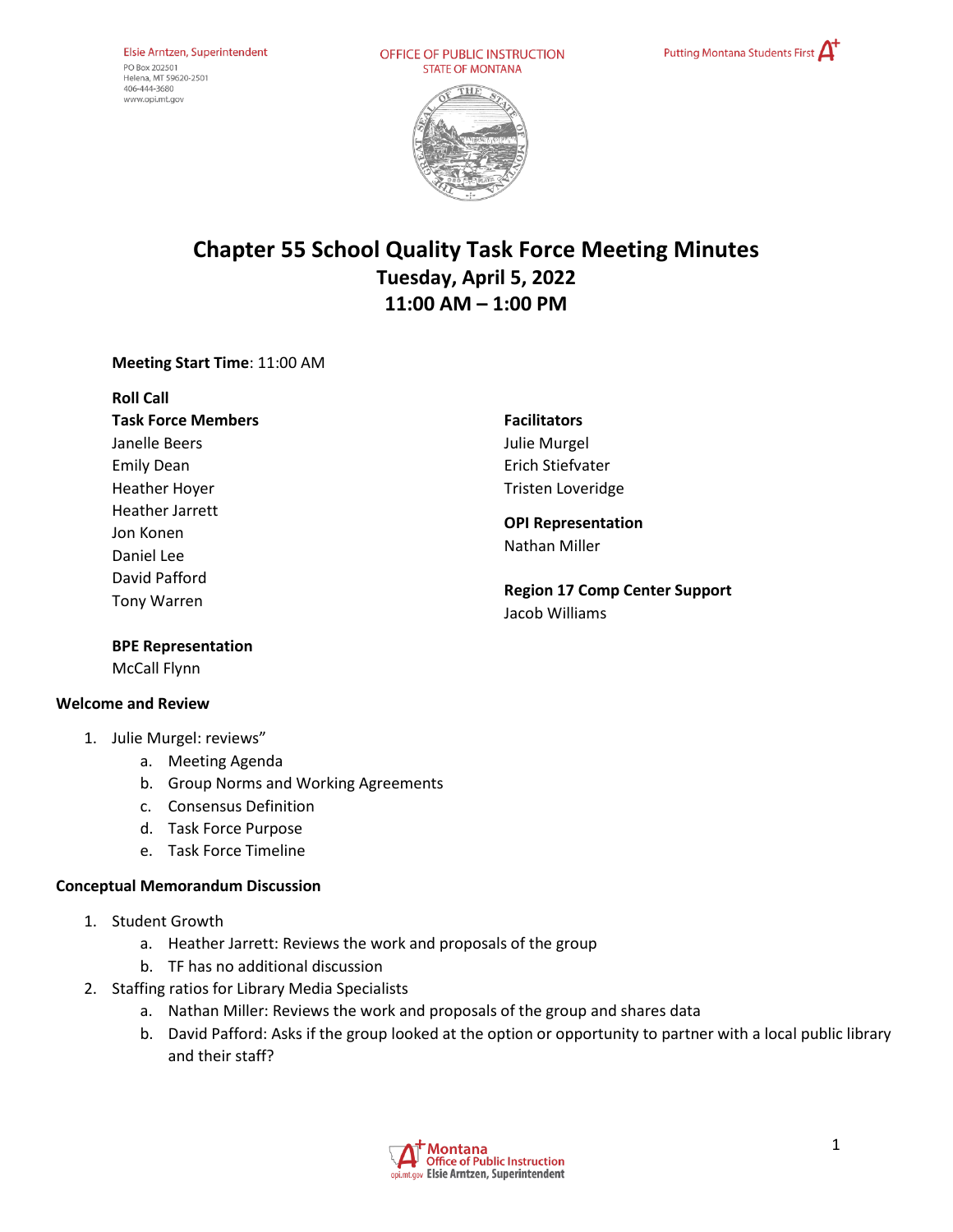- i. Nathan: Did talk a bit about alternative endorsement elements. With the fiscal impacts on schools, they wanted to keep the impact low. If they had a need to use an alternative method like utilizing a public librarian in their community, they can put the variance to standard in.
- ii. David: Where is the research and information on Coops among districts geographically?
- iii. Nathan: That is why the number was extended below 250 so they can employ or contract with a librarian. It would cover 67% of school systems.
- c. McCall Flynn: What happens for the schools in the range between 250 and 500 students?
	- i. Nathan: This is where the 1/500 ratio takes place. Those school systems would need to employ enough library FTE to meet that requirement. Based on the number of library media specialists employed this year, only 11 school systems would be impacted.
	- ii. McCall: Wonders what it looks like if a district has the opportunity to reduce their FTE. Wondering if they had asked any Library Media Specialist groups if they have any thoughts.
	- iii. Nathan: We have not, there was a letter that was submitted for public comment that expressed their concerns. This letter will be read to the group at the end of the meeting.
	- iv. Heather Jarrett: She had her school librarian reach out to other librarians to share their voice and concerns. She knows there are states with no requirements around librarians, but she does not feel the group would be doing MT students justice with a system like that. The proposal her and Nathan have put together is a good flexible system and allows school systems to reallocate staff.
- d. Janelle Beers: Would like to clarify what a school system is. Shares example of Dillon, MT. They have a High School and Elementary district. Is that two separate systems?
	- i. Nathan: That would be two districts within the same system. They would be able to allocate librarians between those schools in the system.
	- ii. Janelle: This is different than her understanding. She would hope that districts would be able to work together, but she knows there are towns with separate districts.
- e. Daniel Lee: In the data Nathan shared, he showed it would decrease by 21 FTE for librarians across the state?
	- i. Nathan: Yes, the data shows the difference between the current required FTE vs the proposed FTE requirement.
	- ii. Daniel: Wants to point out that there is evidence that school librarians matter and there is evidence that they influence student achievement (*Lance, K.C. & Kachel, D.E. (2018). Why school librarians matter: What years of research tell us. Phi Delta Kappan, 99 (7), 15-20*). He doesn't know how reducing the FTE across the state, he is not sure how it helps students. If the purpose is to reduce the number of variances to standards that is one reason to do this, but if the goal is to help students, then more librarians would be needed not less. He does think the group has done a good job on the work, but he is not sure if he feels comfortable reducing the number of librarians across the state.
- f. Julie Murgel: Is there a proposal for the 250 500 range?
	- i. Heather Jarrett: You'd use the 1/500 ratio. Whether the school had 2 students or 3000 students, the system would use the 1/500 ratio. Perhaps it needs to be clearer in the redline.
	- ii. Nathan: Describes why there is less FTE
	- iii. Heather Jarret: They looked at the data, what is happening in schools, and had a "do no harm" mentality.
- 3. Graduation Requirements and High School Credits
	- a. Heather Hoyer: Reviews the groups work and proposals

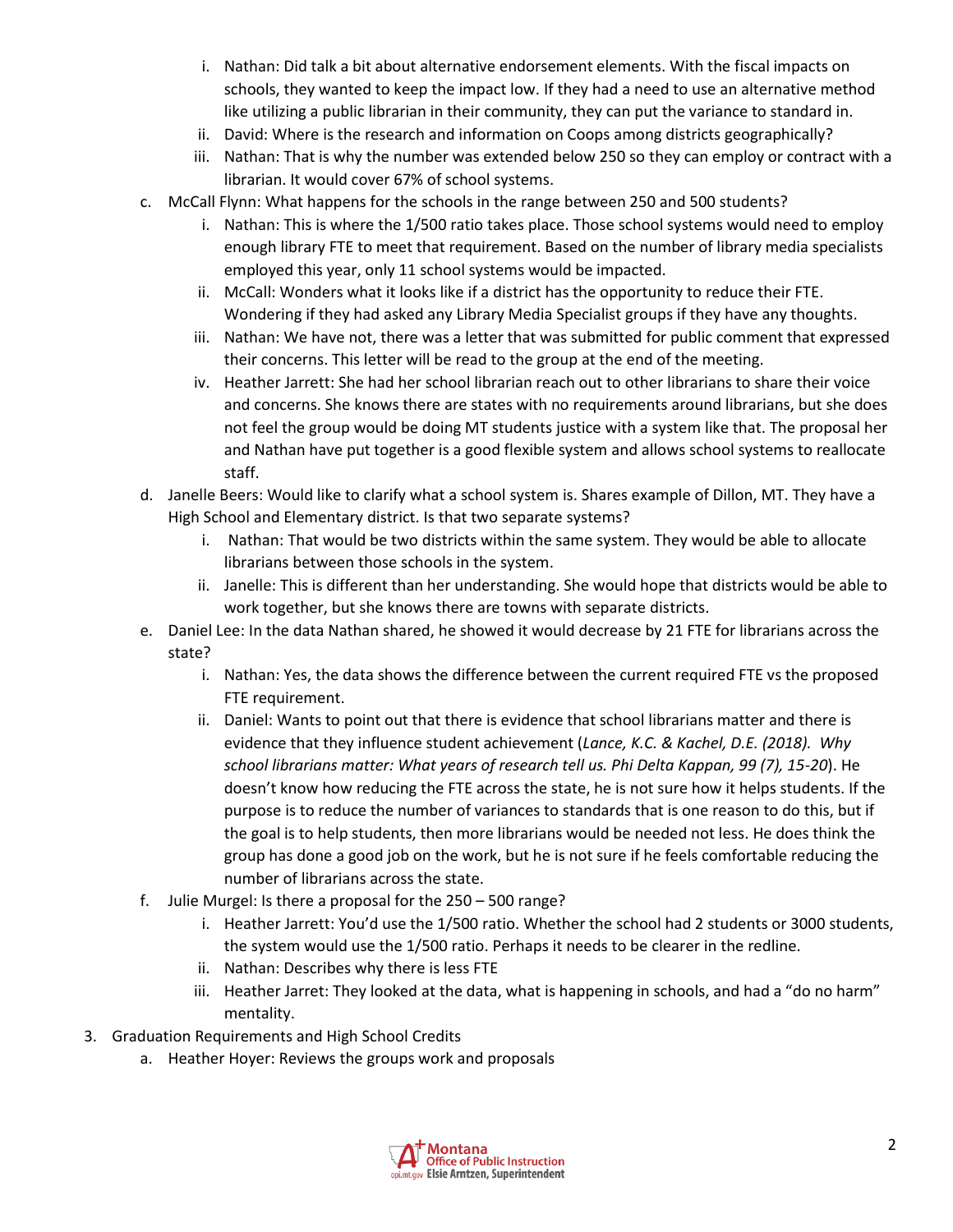- i. Daniel Lee: Adds that it is true that students could finish HS faster. It is also true that students could finish the requirements then take more electives afterwards. He clarifies what the group means by "equivalent".
- b. David Pafford: Do we have a definition of "unit of study"?
	- i. Nathan: Yes, it lives in rule. One unit is considered 8,100 and a half unit is 4,050
- c. McCall Flynn: Why was the statute 20-7-602 used and how does it relate to a unit of study?
	- i. Heather Hoyer: With Billi Taylor's background in curriculum, she wanted to make sure school boards are a part of the process. They need to be a part of the curriculum adoption process.
	- ii. Daniel: When we talk about proficiency standards or equivalence, we need to make sure boards are paying attention to that.
	- iii. McCall: Suggests it lives 10.55.701
- d. McCall: On the changing requirements for social studies and adding government. By requiring this it would require the BPE to create government content standards.
- e. Heather Jarrett: Has concern around the use of the word "mastery". Suggests using "proficiency" instead. She also thinks it could be worth having fiscal notes and the review of the standards specific to government being done around government and civics as the two could be hand in hand.
- f. Nathan Miller: It may be helpful to add equivalent standards of achievement as a definition. Who would decide that and what it means?
- 4. Education Program Requirements
	- a. Heather Jarrett: Reviews the groups work and proposed red line language
	- b. Nathan Miller: Voices concerns on striking out requirements for middle schools to provide visual arts, music, CTE, and world languages. He has found these areas are easy to get rid of if they are not required to be offered.
	- c. McCall: Noticed Julie mentioned the language was copied from somewhere else in 10.55.902 (2). Where was that pulled from?
		- i. Julie: It is the same wording as (2)(c) in the original language. That same section is copied into all three, Elementary, Middle and High School.
	- d. McCall: Voices that she agrees with Nathan on the electives for middle schools.
	- e. McCall: Would reiterate her comments on a half unit of government.
	- f. Heather Jarrett: Asks Nathan, would it be better to have the addition of something similar or to have examples of elective offerings?
		- i. Nathan: (4)(b) states that the electives have to be offered. He would say that there are a lot of schools that have all of the courses. There are smaller schools would not offer this if it was not in rule. It is important for students to be able to take these courses before HS, so they have the opportunity to try out new things.
- 5. Staffing Ratio for School Councilors
	- a. Janelle Beers: Reviews the work and proposals. She voices her concern in the definition of a school system.
	- b. Nathan Miller: Gives further clarification on School System. There are established school systems with SS codes.
- 6. SEL and Mental Health
	- a. Jon Konen: Reviews his work and proposals
	- b. David Pafford: He is hearing community members alleging that SEL is code for hidden CRT.
		- i. Jon: Yes, it is something he is dealing with in his own community and hearing about it across the nation. Almost every topic that we have discussed can be connected to something controversial. The amount of research that has been done around SEL and supporting the wellbeing of

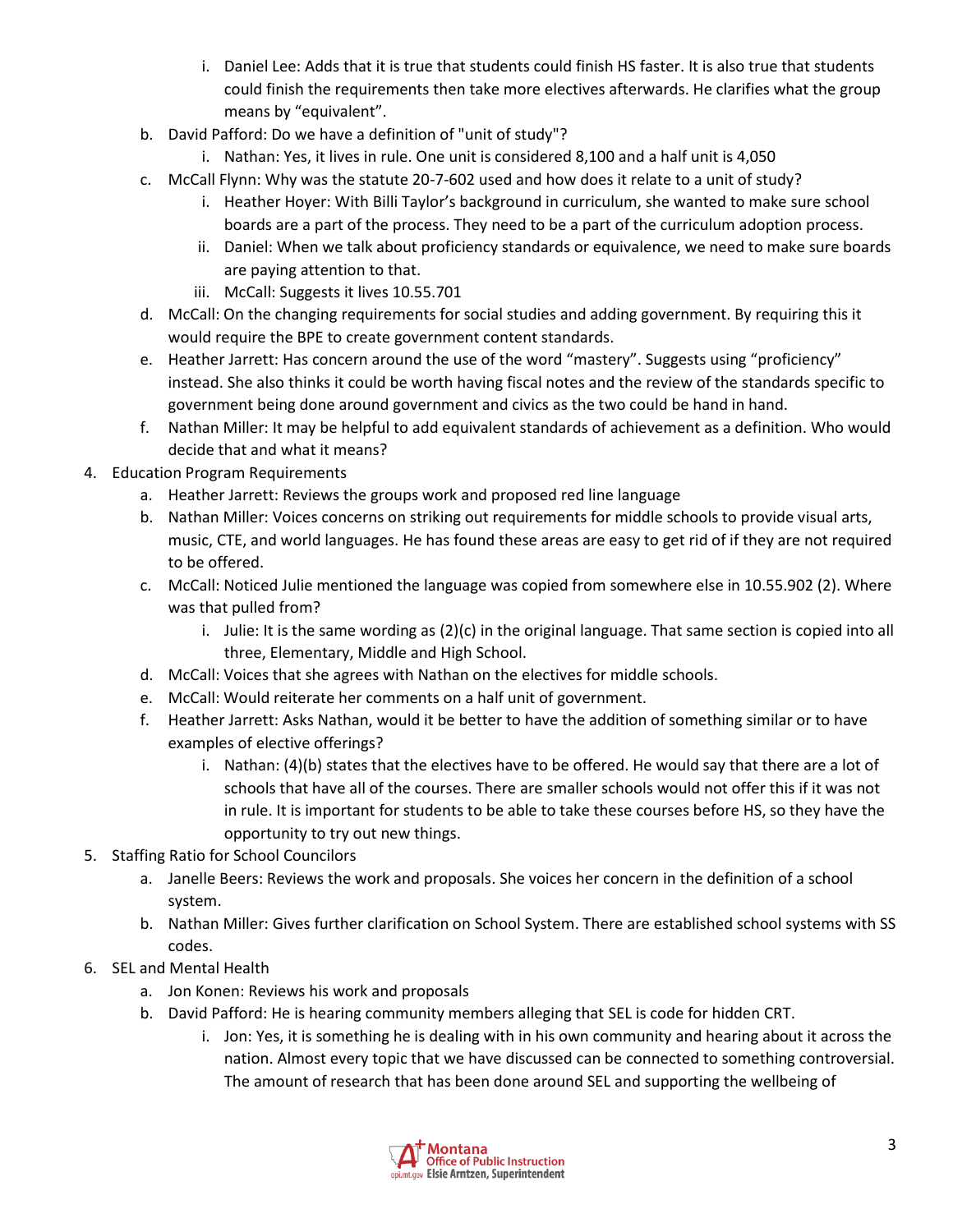students is something we can all agree with. School districts have the ability to use local control to control these situations. He does not want to connect SEL and CRT.

- ii. Daniel Lee: West Ed wrote a paper last year laying this out. CRT is a legal theory that is not about student mental health.
- 7. School Climate and Family and Community Engagement
	- a. Jon Konen: Reviews his work and proposals
	- b. Emily Dean: MTSBA has been discussing family engagement. There is a significant piece discussing 10.55.701. She asks Jon if he thinks it needed to be enhanced or if it is sufficient?
		- i. Jon: The implementation piece is the major factor.
		- ii. Emily: MTSBA has a couple of model policies on family engagement that is built off of 10.55.701. She will share these with the group. Not all districts adopt those policies, but a majority do.
- 8. Accreditation Process
	- a. Heather Hoyer: Shares concern about the legalities of their proposal. While she thinks this is important, she thinks they may need more people to collaborate on this.
		- i. Daniel Lee: Shares concern that we don't have the time to redo this. Therefore, they have nothing to propose.
- 9. Mentorship and Induction
	- a. McCall Flynn: Reviews her work and proposals
	- b. Jon: Loves the idea of a mentoring program and he knows it can be hard to find mentors. One of the models he completely supports is the SAM Leaders Learning Professional Network.
- 10. Local Control
	- a. Emily Dean: Reviews her work and proposals
- 11. Variance to Standards
	- a. Jacob Williams: Reviews the work and proposals
	- b. McCall Flynn: Wonders if there was discussion to move language around charter schools into its own rule rather than in the definitions?
		- i. Jacob: Yes, that is a possibility. He clarifies what McCall is meaning by moving the language.
		- ii. McCall: Thinks that having a charter school rule would be beneficial as it tends to get lost in the variance to standards.
		- iii. Julie Murgel: She thinks they could certainly look at moving charter schools to its own rule.
	- c. David Pafford: Asks if we anticipate an increase in Charter School activity in Montana? If there is, then a stand-alone rule would be good to have as those applications come in.

# Discussion of Changed Schedule

- 1. Julie Murgel: Since the 15<sup>th</sup> is Good Friday, she asks the group if they would like to move the meeting.
	- a. TF discusses when the best time to meet would be for the majority.

# **Public Comment**

- 2. Dennis Parman, Executive Director, Montana Rural Education Association:
	- a. Thanks the group for the effort put in and the conversation.
- 3. Diane Fladmo, Director of Policy, Montana Federation for Public Employees:
	- a. Pleased to hear about the increased number of survey responses and encourages that the survey is reviewed before decisions are made. It would be helpful if the public is provided the responses as well, so they have time to review and gather their thoughts. She appreciated the comments that the group does not have enough time to fully review the accreditation process. She would suggest that the same approach is taken with the ratio for Librarians. She would like to see the data spreadsheet Nathan provided to the group. She is happy to hear the work that has been done around mentoring. She thinks